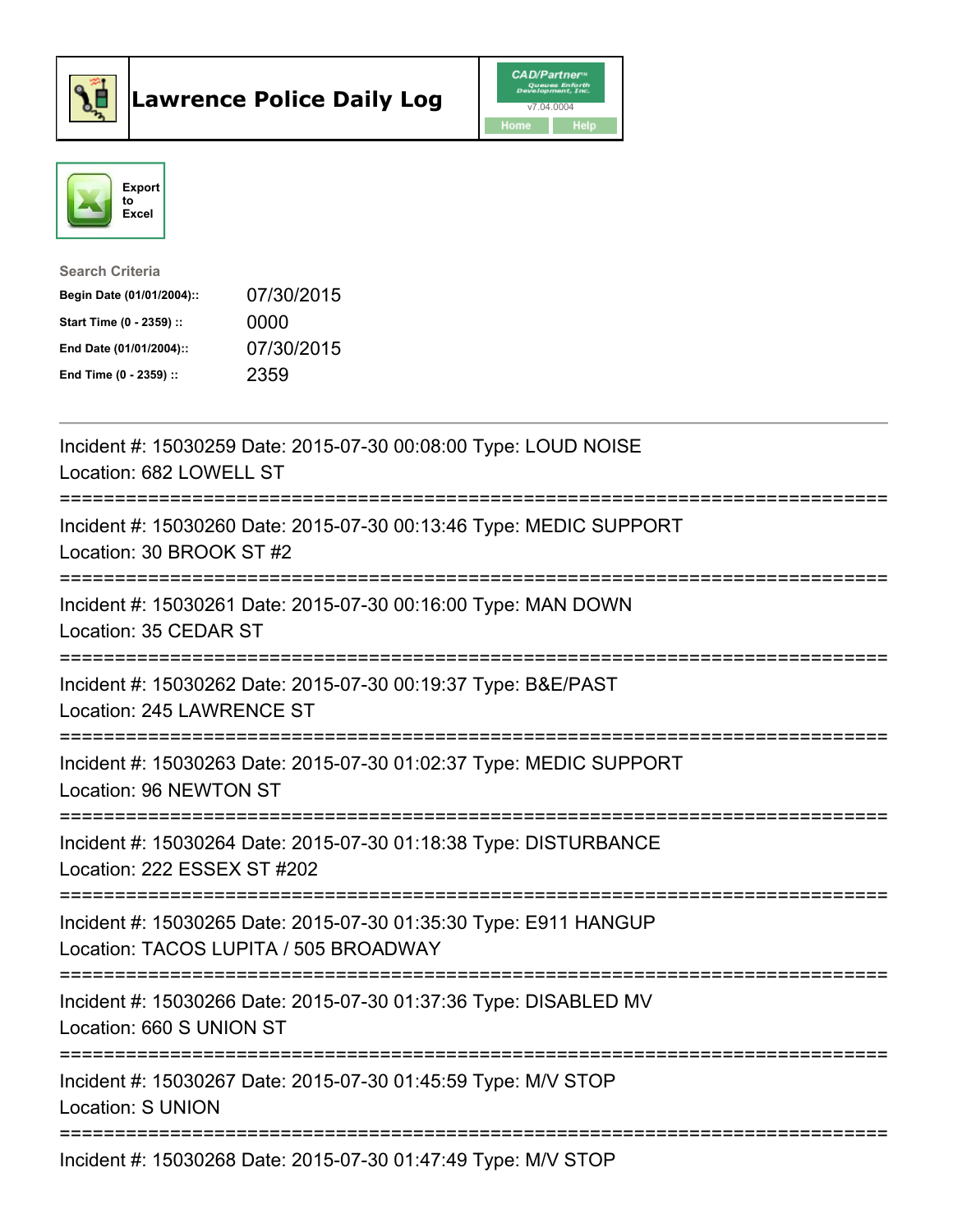Location: ACTON ST & BROADWAY =========================================================================== Incident #: 15030269 Date: 2015-07-30 01:50:30 Type: M/V STOP Location: BROADWAY & LOWELL ST =========================================================================== Incident #: 15030270 Date: 2015-07-30 01:51:56 Type: M/V STOP Location: LAWRENCE ST & LOWELL ST =========================================================================== Incident #: 15030271 Date: 2015-07-30 02:15:12 Type: M/V STOP Location: BROADWAY & LOWELL ST =========================================================================== Incident #: 15030272 Date: 2015-07-30 02:43:10 Type: ALARMS Location: KATCHEL MOTOR CORP / 9 HAMPSHIRE ST =========================================================================== Incident #: 15030273 Date: 2015-07-30 02:48:49 Type: B&E/MV/PAST Location: C & O SUPERMARKET / 58 BEACON ST =========================================================================== Incident #: 15030274 Date: 2015-07-30 04:03:01 Type: MEDIC SUPPORT Location: 72 WOODLAND ST #1 =========================================================================== Incident #: 15030275 Date: 2015-07-30 04:39:17 Type: M/V STOP Location: BERKELEY ST & E HAVERHILL ST =========================================================================== Incident #: 15030276 Date: 2015-07-30 05:47:14 Type: M/V STOP Location: AMESBURY ST & HAVERHILL ST =========================================================================== Incident #: 15030277 Date: 2015-07-30 06:04:35 Type: ALARMS Location: KATCHEL MOTOR CORP / 9 HAMPSHIRE ST =========================================================================== Incident #: 15030278 Date: 2015-07-30 06:13:03 Type: E911 HANGUP Location: 221 BRUCE ST FL 1 =========================================================================== Incident #: 15030279 Date: 2015-07-30 06:19:53 Type: ASSSIT AMBULANC Location: 14 PLEASANT PL =========================================================================== Incident #: 15030280 Date: 2015-07-30 06:22:42 Type: STOL/MV/PAS Location: FRANKLIN ST & METHUEN ST =========================================================================== Incident #: 15030281 Date: 2015-07-30 06:33:35 Type: M/V STOP Location: AMESBURY ST & COMMON ST =========================================================================== Incident #: 15030282 Date: 2015-07-30 06:37:07 Type: ANIMAL COMPL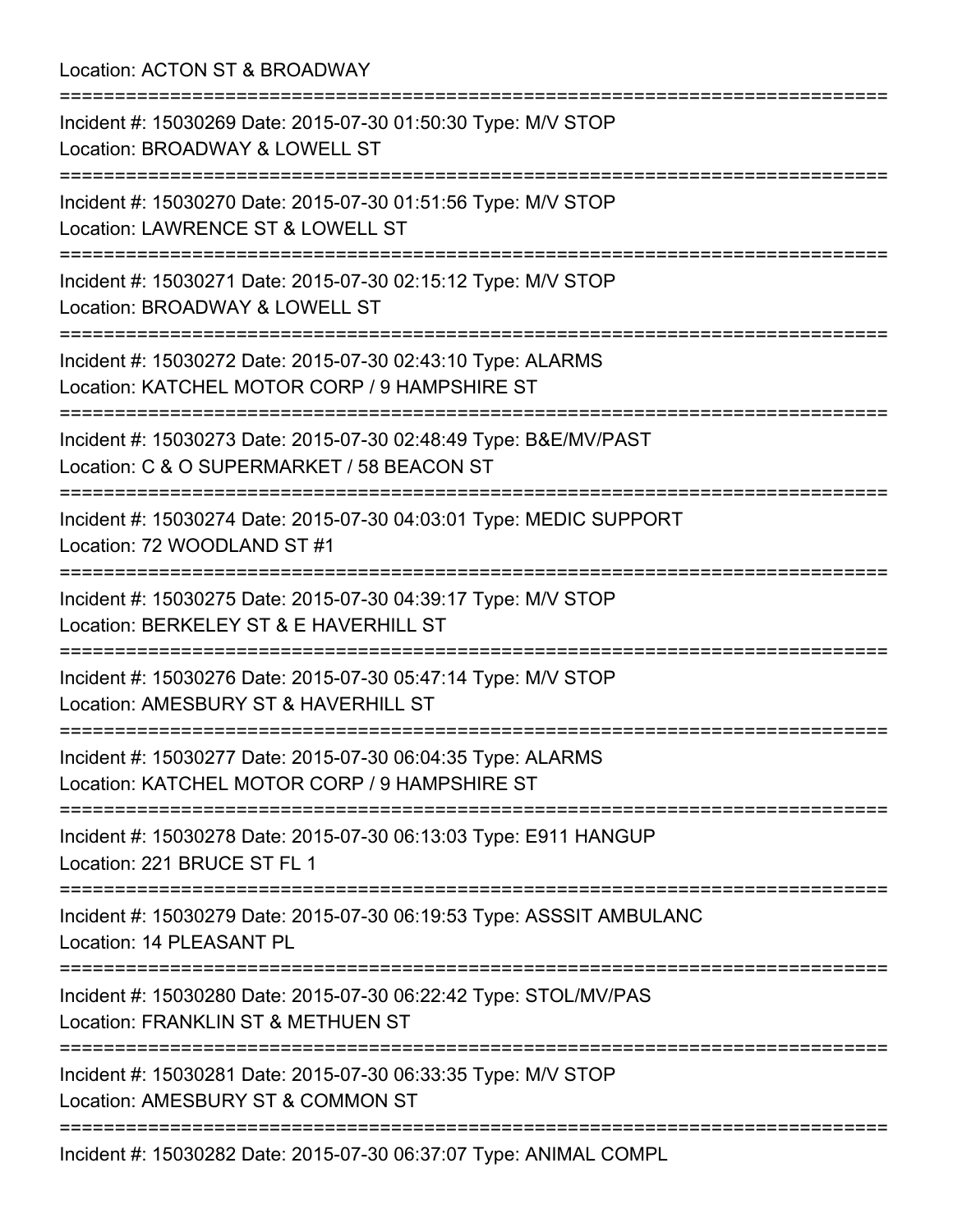=========================================================================== Incident #: 15030283 Date: 2015-07-30 07:05:33 Type: CLOSE STREET Location: AMESBURY ST & ESSEX ST =========================================================================== Incident #: 15030284 Date: 2015-07-30 07:08:18 Type: CLOSE STREET Location: HAVERHILL ST & NEWBURY ST =========================================================================== Incident #: 15030285 Date: 2015-07-30 07:11:26 Type: CLOSE STREET Location: JACKSON ST & PARK ST =========================================================================== Incident #: 15030286 Date: 2015-07-30 07:15:09 Type: PARK & WALK Location: BROADWAY =========================================================================== Incident #: 15030287 Date: 2015-07-30 07:16:48 Type: SELECTIVE ENF Location: HIGH ST =========================================================================== Incident #: 15030288 Date: 2015-07-30 07:24:10 Type: ALARM/BURG Location: 91 GLENN ST =========================================================================== Incident #: 15030289 Date: 2015-07-30 07:26:13 Type: THREATS Location: DUNKIN DONUTS / 63 S UNION ST =========================================================================== Incident #: 15030290 Date: 2015-07-30 07:59:06 Type: THREATS Location: HAYES TAVERN INC / 167 S UNION ST =========================================================================== Incident #: 15030291 Date: 2015-07-30 08:00:14 Type: M/V STOP Location: 231 WATER ST =========================================================================== Incident #: 15030292 Date: 2015-07-30 08:06:51 Type: SPECIAL CHECK Location: 700 ESSEX ST =========================================================================== Incident #: 15030293 Date: 2015-07-30 08:09:03 Type: M/V STOP Location: COMMON ST =========================================================================== Incident #: 15030294 Date: 2015-07-30 08:25:52 Type: SUICIDE ATTEMPT Location: 56 SPRINGFIELD ST #5 FL 2 =========================================================================== Incident #: 15030295 Date: 2015-07-30 08:52:43 Type: ASSSIT AMBULANC Location: 2 APPLETON ST =========================================================================== Incident #: 15030296 Date: 2015-07-30 09:04:38 Type: MEDIC SUPPORT

Location: 79 AVON ST FL 1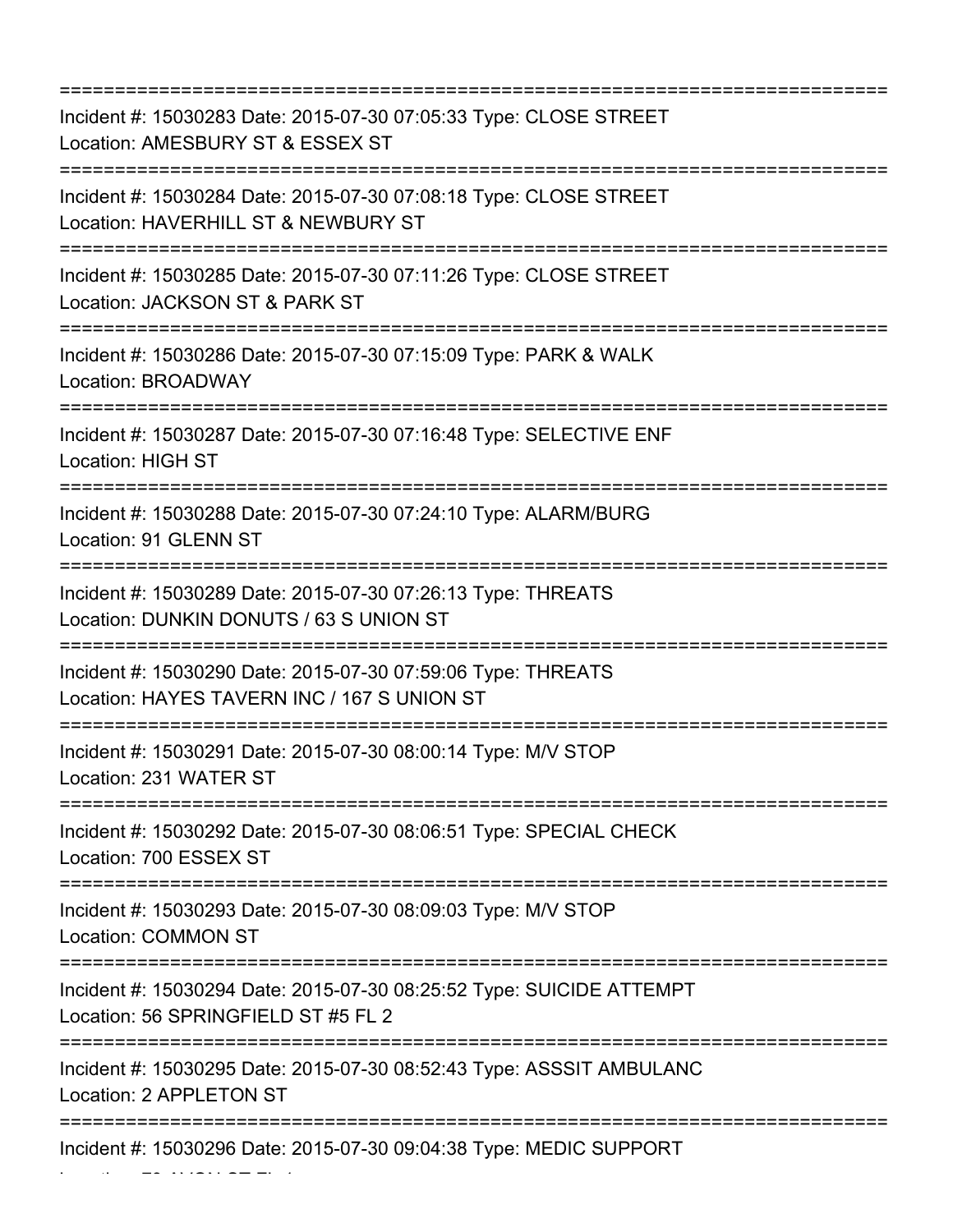| Incident #: 15030297 Date: 2015-07-30 09:14:17 Type: M/V STOP<br>Location: 360 MERRIMACK ST<br>:==================                      |
|-----------------------------------------------------------------------------------------------------------------------------------------|
| Incident #: 15030298 Date: 2015-07-30 09:15:38 Type: DOMESTIC/PAST<br>Location: 131 SPRINGFIELD ST FL 2<br>============================ |
| Incident #: 15030299 Date: 2015-07-30 09:17:55 Type: M/V STOP<br>Location: 290 MERRIMACK ST                                             |
| Incident #: 15030300 Date: 2015-07-30 09:23:10 Type: NEIGHBOR PROB<br>Location: 369 WATER ST                                            |
| Incident #: 15030301 Date: 2015-07-30 09:34:33 Type: AUTO ACC/PI<br>Location: WINTHROP AV & ACROSS FROM N ANDOVER PLAZA                 |
| Incident #: 15030303 Date: 2015-07-30 09:37:38 Type: A&B PAST<br>Location: 205 S UNION ST                                               |
| Incident #: 15030302 Date: 2015-07-30 09:39:48 Type: UNKNOWN PROB<br>Location: 77 S UNION ST                                            |
| Incident #: 15030304 Date: 2015-07-30 10:07:43 Type: TOW OF M/V<br>Location: 437VD1 / 23 ABBOTT ST                                      |
| Incident #: 15030305 Date: 2015-07-30 10:13:52 Type: TOW OF M/V<br>Location: APPLETON ST & METHUEN ST                                   |
| Incident #: 15030306 Date: 2015-07-30 10:14:05 Type: ANIMAL COMPL<br>Location: 39 WOODLAND ST                                           |
| Incident #: 15030307 Date: 2015-07-30 10:14:39 Type: ANIMAL COMPL<br>Location: 310 WATER ST                                             |
| Incident #: 15030308 Date: 2015-07-30 10:20:58 Type: M/V STOP<br>Location: 500 MERRIMACK ST                                             |
| Incident #: 15030309 Date: 2015-07-30 10:24:50 Type: MAN DOWN<br>Location: 30 ISLAND ST                                                 |
| Incident #: 15030310 Date: 2015-07-30 10:26:02 Type: A&B PAST                                                                           |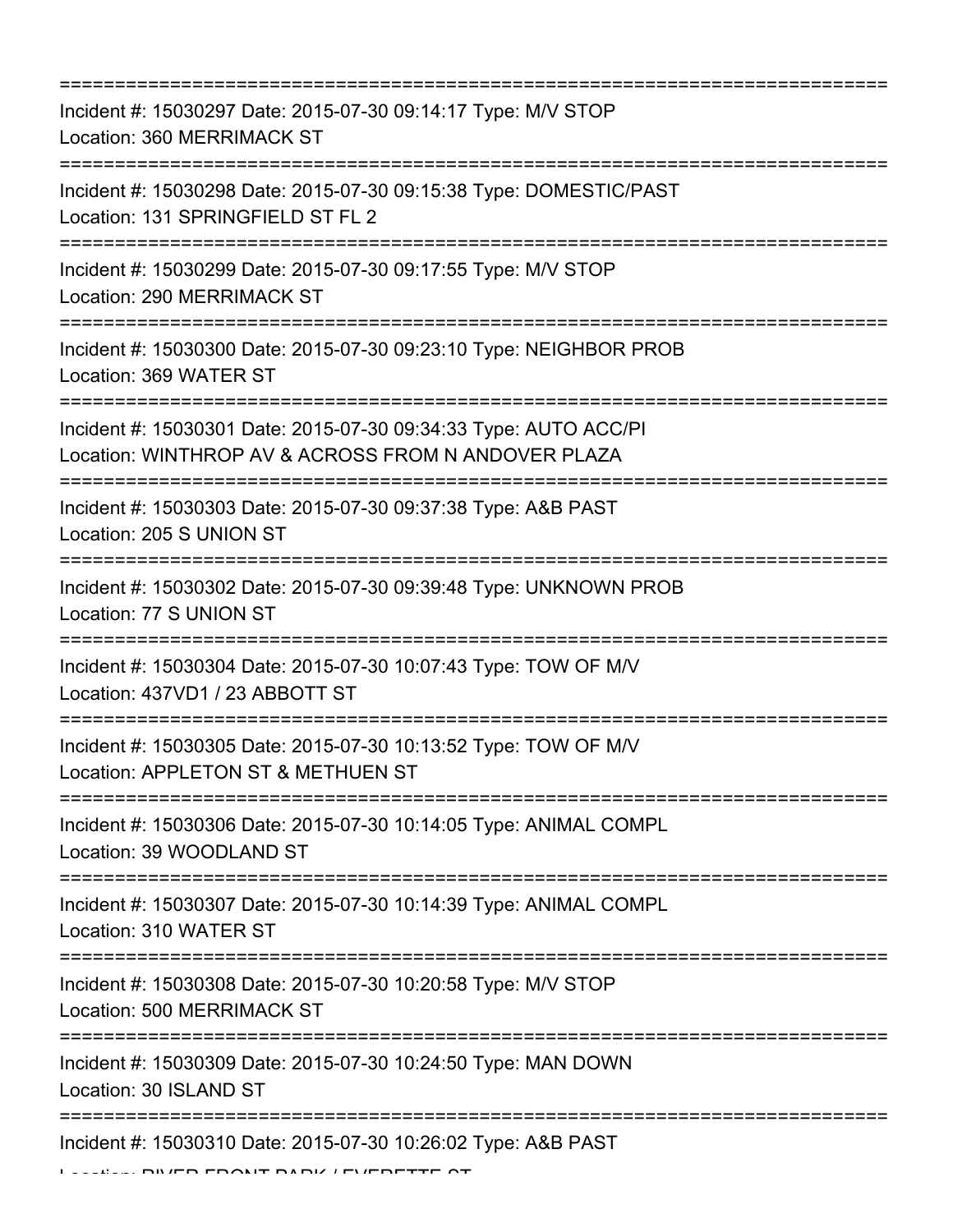| =========================                                                                                                                                  |
|------------------------------------------------------------------------------------------------------------------------------------------------------------|
| Incident #: 15030311 Date: 2015-07-30 10:27:38 Type: SUS PERS/MV<br>Location: DAISY ST & HOLLY ST                                                          |
| Incident #: 15030312 Date: 2015-07-30 10:34:54 Type: AUTO ACC/PI<br>Location: SAL'S RESTURANT / 354 MERRIMACK ST<br>;===================================== |
| Incident #: 15030313 Date: 2015-07-30 10:46:41 Type: MEDIC SUPPORT<br>Location: 360 MERRIMACK ST                                                           |
| Incident #: 15030314 Date: 2015-07-30 10:50:21 Type: WIRE DOWN<br>Location: 151 FARNHAM ST FL 3                                                            |
| Incident #: 15030315 Date: 2015-07-30 10:55:57 Type: INVESTIGATION<br>Location: 86 CROSS ST                                                                |
| Incident #: 15030317 Date: 2015-07-30 10:56:11 Type: STOL/MV/PAS<br>Location: 294 LAWRENCE ST                                                              |
| Incident #: 15030316 Date: 2015-07-30 10:57:23 Type: M/V STOP<br>Location: CO H78229 / 417 MT VERNON ST                                                    |
| Incident #: 15030318 Date: 2015-07-30 11:01:33 Type: M/V STOP<br>Location: 178 BROADWAY                                                                    |
| Incident #: 15030319 Date: 2015-07-30 11:05:20 Type: DRUG VIO<br>Location: JACKSON ST & SUMMER ST                                                          |
| Incident #: 15030320 Date: 2015-07-30 11:07:38 Type: AUTO ACC/NO PI<br>Location: 490 S UNION ST                                                            |
| Incident #: 15030321 Date: 2015-07-30 11:12:39 Type: M/V STOP<br>Location: 3342XF / HAMPSHIRE ST & LOWELL ST                                               |
| Incident #: 15030322 Date: 2015-07-30 11:16:55 Type: M/V STOP<br>Location: HAMPSHIRE ST & LOWELL ST                                                        |
| Incident #: 15030323 Date: 2015-07-30 11:18:47 Type: DRUG VIO<br>Location: 342 BROADWAY                                                                    |
| Incident #: 15030324 Date: 2015-07-30 11:22:44 Type: IDENTITY THEFT                                                                                        |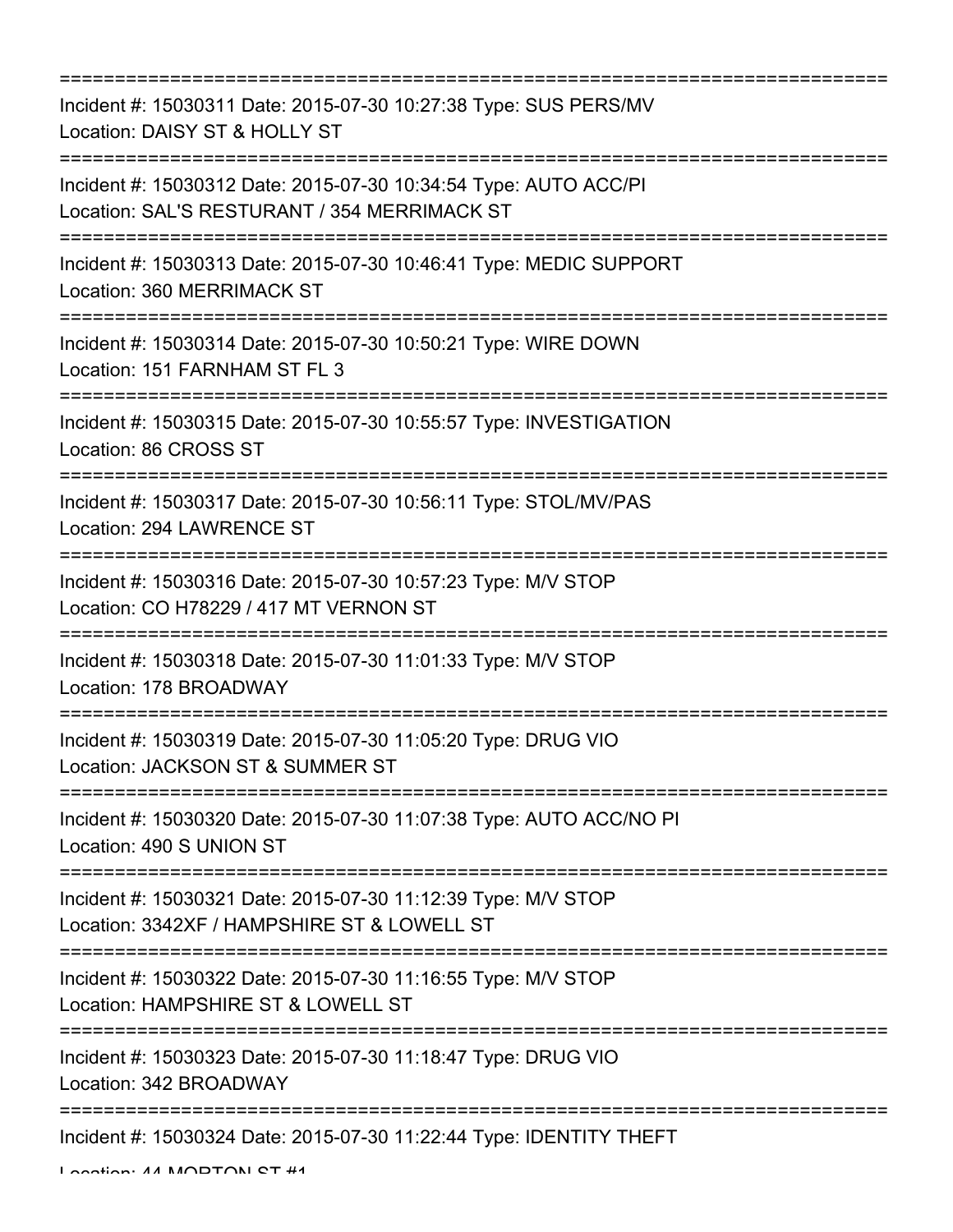| Incident #: 15030325 Date: 2015-07-30 11:28:21 Type: WIRE DOWN<br>Location: 203 UNION ST                                              |
|---------------------------------------------------------------------------------------------------------------------------------------|
| Incident #: 15030326 Date: 2015-07-30 11:34:30 Type: M/V STOP<br>Location: EVERETT ST & TEWKSBURY ST<br>:============================ |
| Incident #: 15030327 Date: 2015-07-30 11:38:42 Type: DOMESTIC/PROG<br>Location: 570 S UNION ST #14                                    |
| Incident #: 15030328 Date: 2015-07-30 11:47:42 Type: M/V STOP<br>Location: COMMON ST & HAMPSHIRE ST                                   |
| Incident #: 15030329 Date: 2015-07-30 11:48:37 Type: SUS PERS/MV<br>Location: COMMON ST & HAMPSHIRE ST<br>:========================   |
| Incident #: 15030330 Date: 2015-07-30 12:11:33 Type: SUS PERS/MV<br>Location: 112 EXCHANGE ST                                         |
| Incident #: 15030331 Date: 2015-07-30 12:17:28 Type: ALARM/HOLD<br>Location: 204 BROADWAY<br>==================                       |
| Incident #: 15030332 Date: 2015-07-30 12:23:45 Type: M/V STOP<br>Location: 259 S BROADWAY                                             |
| Incident #: 15030333 Date: 2015-07-30 12:24:15 Type: AUTO ACC/NO PI<br>Location: 25 MARSTON ST                                        |
| Incident #: 15030334 Date: 2015-07-30 12:32:32 Type: SUS PERS/MV<br>Location: 31 AMES ST                                              |
| Incident #: 15030335 Date: 2015-07-30 12:41:31 Type: HIT & RUN M/V<br>Location: 5 HILLSIDE AV                                         |
| Incident #: 15030336 Date: 2015-07-30 12:47:00 Type: DRUG VIO<br>Location: NH 3724936 / 16 AMES ST                                    |
| Incident #: 15030337 Date: 2015-07-30 12:52:21 Type: SUS PERS/MV<br>Location: 21-19 SPRINGFIELD ST                                    |
| Incident #: 15030338 Date: 2015-07-30 12:53:41 Type: M/V STOP<br>Location: MERRIMACK ST & S BROADWAY                                  |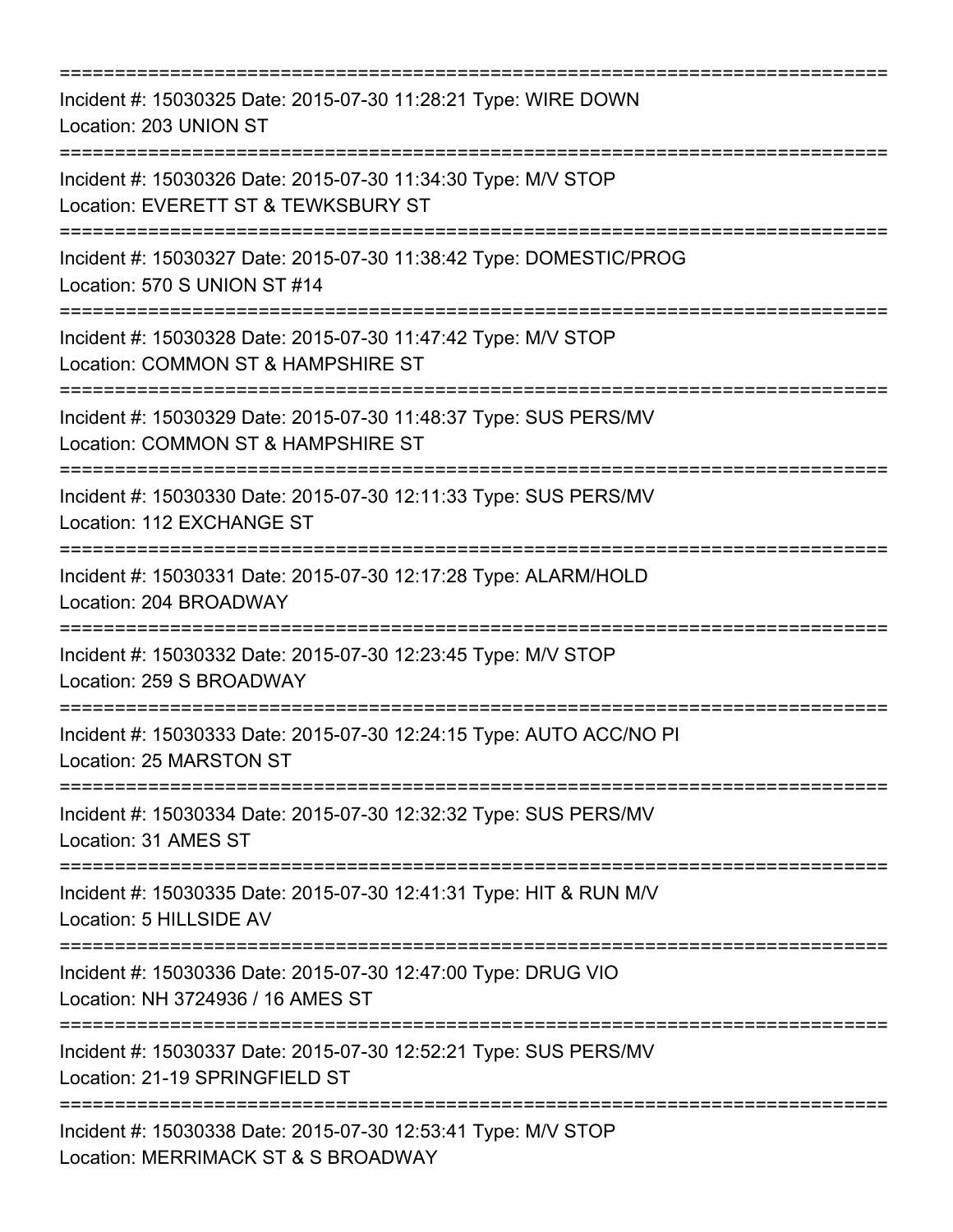Incident #: 15030339 Date: 2015-07-30 12:57:27 Type: M/V STOP Location: NH 3852577 / AMES & RESERVOIR ST =========================================================================== Incident #: 15030340 Date: 2015-07-30 12:58:59 Type: DRUG VIO Location: 160 CARLETON ST =========================================================================== Incident #: 15030341 Date: 2015-07-30 13:04:17 Type: DRUG VIO Location: 18 AMES ST =========================================================================== Incident #: 15030342 Date: 2015-07-30 13:14:15 Type: MAN DOWN Location: 107 RIVERPOINT WY =========================================================================== Incident #: 15030343 Date: 2015-07-30 13:14:52 Type: SUS PERS/MV Location: 245 BROADWAY =========================================================================== Incident #: 15030344 Date: 2015-07-30 13:36:06 Type: LARCENY/PROG Location: RIVER FRONT PARK / EVERETTE ST =========================================================================== Incident #: 15030345 Date: 2015-07-30 13:47:47 Type: AUTO ACC/NO PI Location: CENTRAL CATHOLIC HIGH SCHOOL / 300 HAMPSHIRE ST =========================================================================== Incident #: 15030346 Date: 2015-07-30 13:49:39 Type: COURT DOC SERVE Location: 50 BROOKFIELD ST =========================================================================== Incident #: 15030347 Date: 2015-07-30 13:51:23 Type: KEEP PEACE Location: 35 BROMFIELD ST =========================================================================== Incident #: 15030348 Date: 2015-07-30 14:04:22 Type: MISSING PERS Location: 82 FARLEY ST =========================================================================== Incident #: 15030349 Date: 2015-07-30 14:07:22 Type: INVEST CONT Location: 124 WEARE ST =========================================================================== Incident #: 15030350 Date: 2015-07-30 14:08:10 Type: MEDIC SUPPORT Location: 318 LAWRENCE ST =========================================================================== Incident #: 15030351 Date: 2015-07-30 14:14:21 Type: DRUG VIO Location: MELROSE ST & WATER ST =========================================================================== Incident #: 15030352 Date: 2015-07-30 14:17:20 Type: DOMESTIC/PROG Location: 26 DUCKETT AV #APT40-2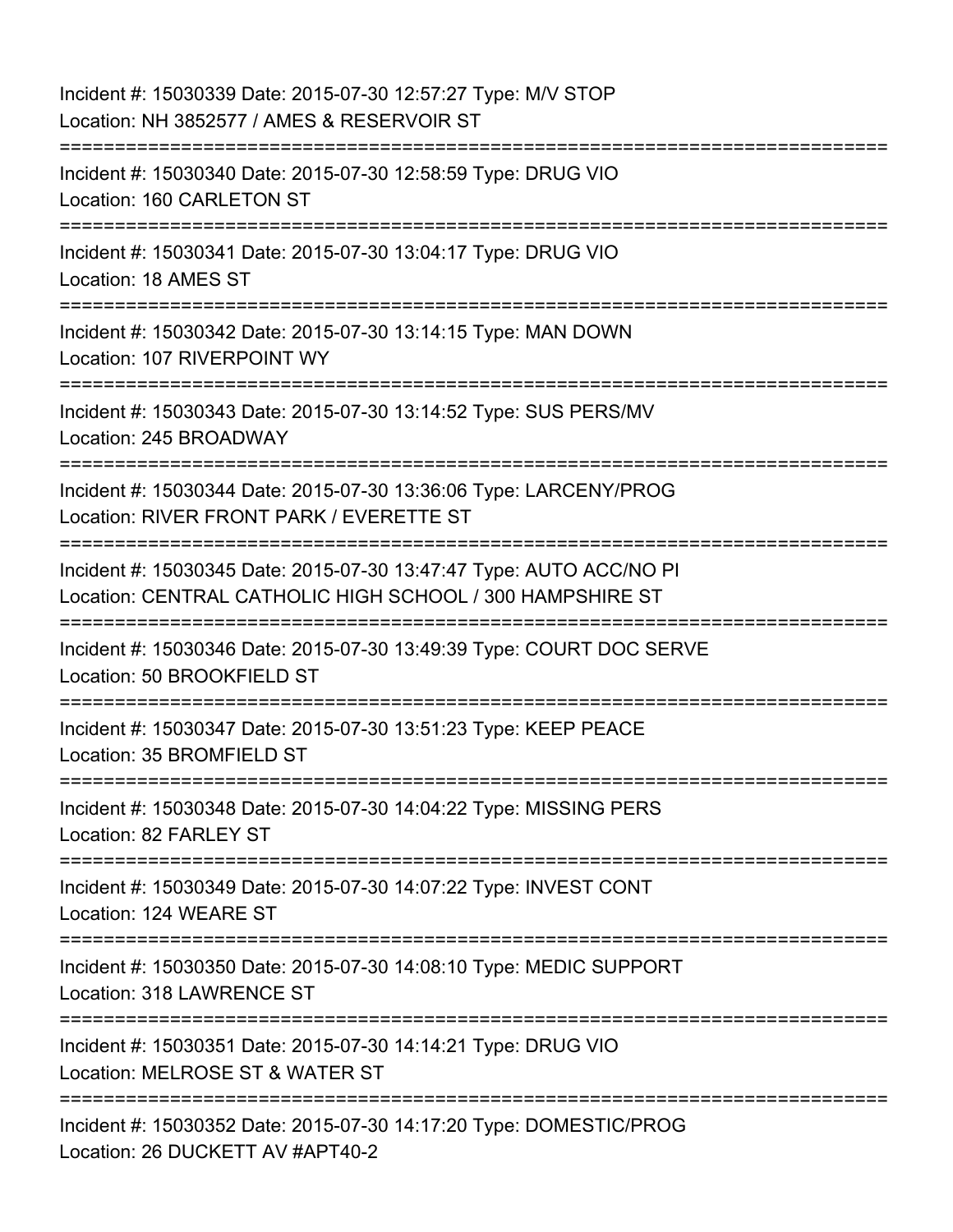Incident #: 15030353 Date: 2015-07-30 14:44:53 Type: DRUG VIO Location: HANCOCK ST =========================================================================== Incident #: 15030354 Date: 2015-07-30 14:47:28 Type: AUTO ACC/NO PI Location: 1 S UNION ST =========================================================================== Incident #: 15030355 Date: 2015-07-30 14:48:13 Type: M/V STOP Location: LOWELL ST & MARGIN ST =========================================================================== Incident #: 15030356 Date: 2015-07-30 14:51:29 Type: MAN DOWN Location: 319 LOWELL ST =========================================================================== Incident #: 15030357 Date: 2015-07-30 14:51:29 Type: A&B PAST Location: 30 SCHOOL ST =========================================================================== Incident #: 15030358 Date: 2015-07-30 15:04:30 Type: M/V STOP Location: ANDOVER ST & BLANCHARD ST =========================================================================== Incident #: 15030359 Date: 2015-07-30 15:06:07 Type: INVESTIGATION Location: 45 BROADWAY =========================================================================== Incident #: 15030360 Date: 2015-07-30 15:14:42 Type: CK WELL BEING Location: 34 BYRON AV =========================================================================== Incident #: 15030361 Date: 2015-07-30 15:18:35 Type: MV/BLOCKING Location: BRANCO THE FLORIST / 89 ESSEX ST =========================================================================== Incident #: 15030362 Date: 2015-07-30 15:19:10 Type: B&E/PAST Location: DIAMOND MUSIC / 125 ESSEX ST =========================================================================== Incident #: 15030363 Date: 2015-07-30 15:36:44 Type: SUS PERS/MV Location: BRADFORD ST & BROADWAY =========================================================================== Incident #: 15030364 Date: 2015-07-30 15:39:13 Type: CK WELL BEING Location: 24 HIGHLAWN AV =========================================================================== Incident #: 15030365 Date: 2015-07-30 15:48:30 Type: CK WELL BEING Location: 48 OLIVE AV =========================================================================== Incident #: 15030366 Date: 2015-07-30 15:59:09 Type: WARRANT SERVE Location: MELROSE TER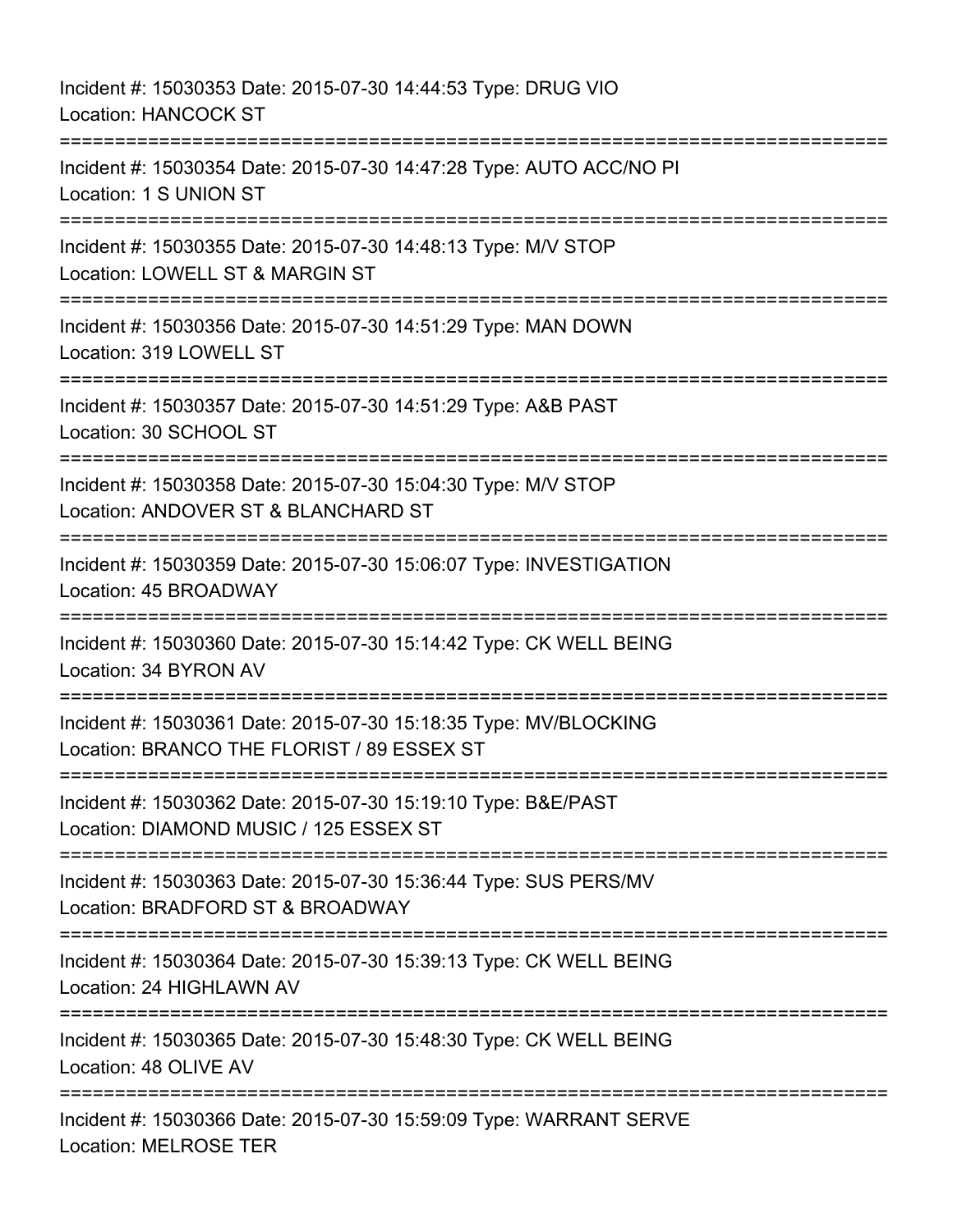Incident #: 15030367 Date: 2015-07-30 16:01:30 Type: MAN DOWN Location: 0 ERVING AV =========================================================================== Incident #: 15030368 Date: 2015-07-30 16:09:31 Type: AUTO ACC/NO PI Location: 37 MARSTON ST =========================================================================== Incident #: 15030369 Date: 2015-07-30 16:15:34 Type: DRUG VIO Location: RIVERVIEW PL =========================================================================== Incident #: 15030370 Date: 2015-07-30 16:19:47 Type: TOW OF M/V Location: 39 BASSWOOD ST =========================================================================== Incident #: 15030371 Date: 2015-07-30 16:49:37 Type: ALARM/BURG Location: LAWRENCE FAMILY DEVELOPMENT / 34 WEST ST =========================================================================== Incident #: 15030373 Date: 2015-07-30 16:53:41 Type: MISSING PERS Location: 52 HOWARD ST =========================================================================== Incident #: 15030372 Date: 2015-07-30 16:56:33 Type: LOUD NOISE Location: 99 FARNHAM ST =========================================================================== Incident #: 15030374 Date: 2015-07-30 17:07:38 Type: INVEST CONT Location: 90 LOWELL ST =========================================================================== Incident #: 15030375 Date: 2015-07-30 17:11:02 Type: LARCENY/PAST Location: 54 CENTRE ST =========================================================================== Incident #: 15030377 Date: 2015-07-30 17:20:22 Type: SUS PERS/MV Location: COMMON ST =========================================================================== Incident #: 15030376 Date: 2015-07-30 17:21:18 Type: M/V STOP Location: BROADWAY & HAVERHILL ST =========================================================================== Incident #: 15030378 Date: 2015-07-30 17:34:41 Type: DOMESTIC/PROG Location: 35 SHAW ST =========================================================================== Incident #: 15030379 Date: 2015-07-30 17:37:23 Type: M/V STOP Location: HIGH ST =========================================================================== Incident #: 15030380 Date: 2015-07-30 17:45:45 Type: ALARM/BURG Location: 165 CRAWFORD ST

===========================================================================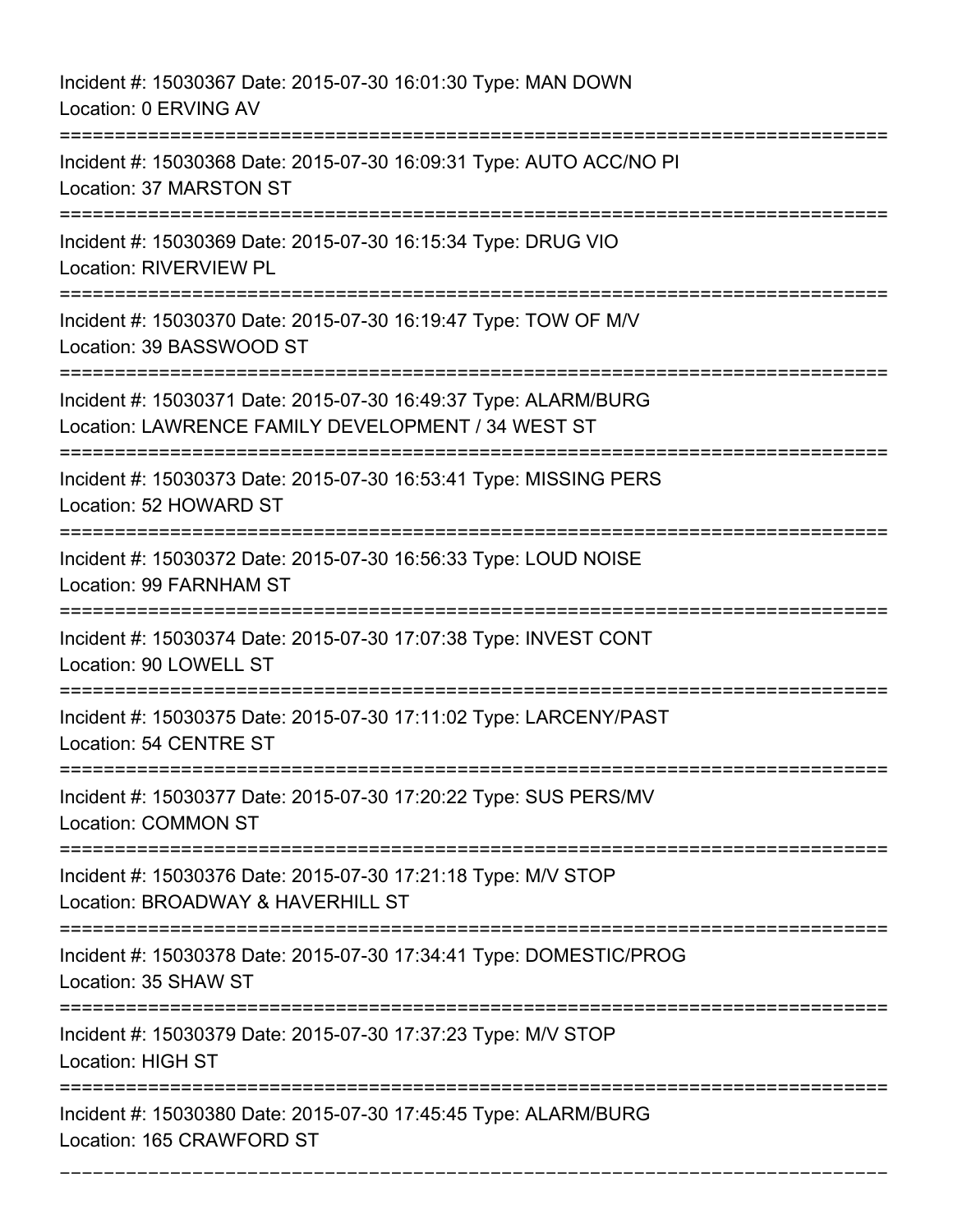| Incident #: 15030381 Date: 2015-07-30 17:47:35 Type: ALARM/BURG<br>Location: 204 LAWRENCE ST                                |
|-----------------------------------------------------------------------------------------------------------------------------|
| Incident #: 15030382 Date: 2015-07-30 17:49:23 Type: M/V STOP<br>Location: 188 BROADWAY                                     |
| Incident #: 15030383 Date: 2015-07-30 18:04:35 Type: SUS PERS/MV<br><b>Location: 19 DURANT ST</b>                           |
| Incident #: 15030384 Date: 2015-07-30 18:06:50 Type: KEEP PEACE<br>Location: 37 PHILLIPS ST #3 FL 3                         |
| Incident #: 15030386 Date: 2015-07-30 18:13:40 Type: A&B PAST<br>Location: 30 SCHOOL ST<br>====================             |
| Incident #: 15030385 Date: 2015-07-30 18:15:35 Type: TOW OF M/V<br>Location: 266 BROADWAY                                   |
| Incident #: 15030387 Date: 2015-07-30 18:20:17 Type: A&B PAST<br>Location: 10 HILLSIDE AV                                   |
| Incident #: 15030388 Date: 2015-07-30 18:21:31 Type: DOMESTIC/PROG<br>Location: 21 E HAVERHILL ST<br>====================== |
| Incident #: 15030389 Date: 2015-07-30 18:22:17 Type: DK (DRUNK)<br><b>Location: CAULKINS CT</b>                             |
| Incident #: 15030390 Date: 2015-07-30 18:29:47 Type: CK WELL BEING<br>Location: 36 BERKELEY ST                              |
| Incident #: 15030391 Date: 2015-07-30 18:48:01 Type: DRUG VIO<br>Location: LAWRENCE ST & MYRTLE ST                          |
| Incident #: 15030392 Date: 2015-07-30 18:53:13 Type: M/V STOP<br>Location: WINTHROP AV & N PARRISH                          |
| Incident #: 15030393 Date: 2015-07-30 18:55:15 Type: NEIGHBOR PROB<br>Location: 62 MYRTLE ST                                |
| Incident #: 15030394 Date: 2015-07-30 19:14:15 Type: DOMESTIC/PROG<br>Location: 29 KENDRICK ST                              |
|                                                                                                                             |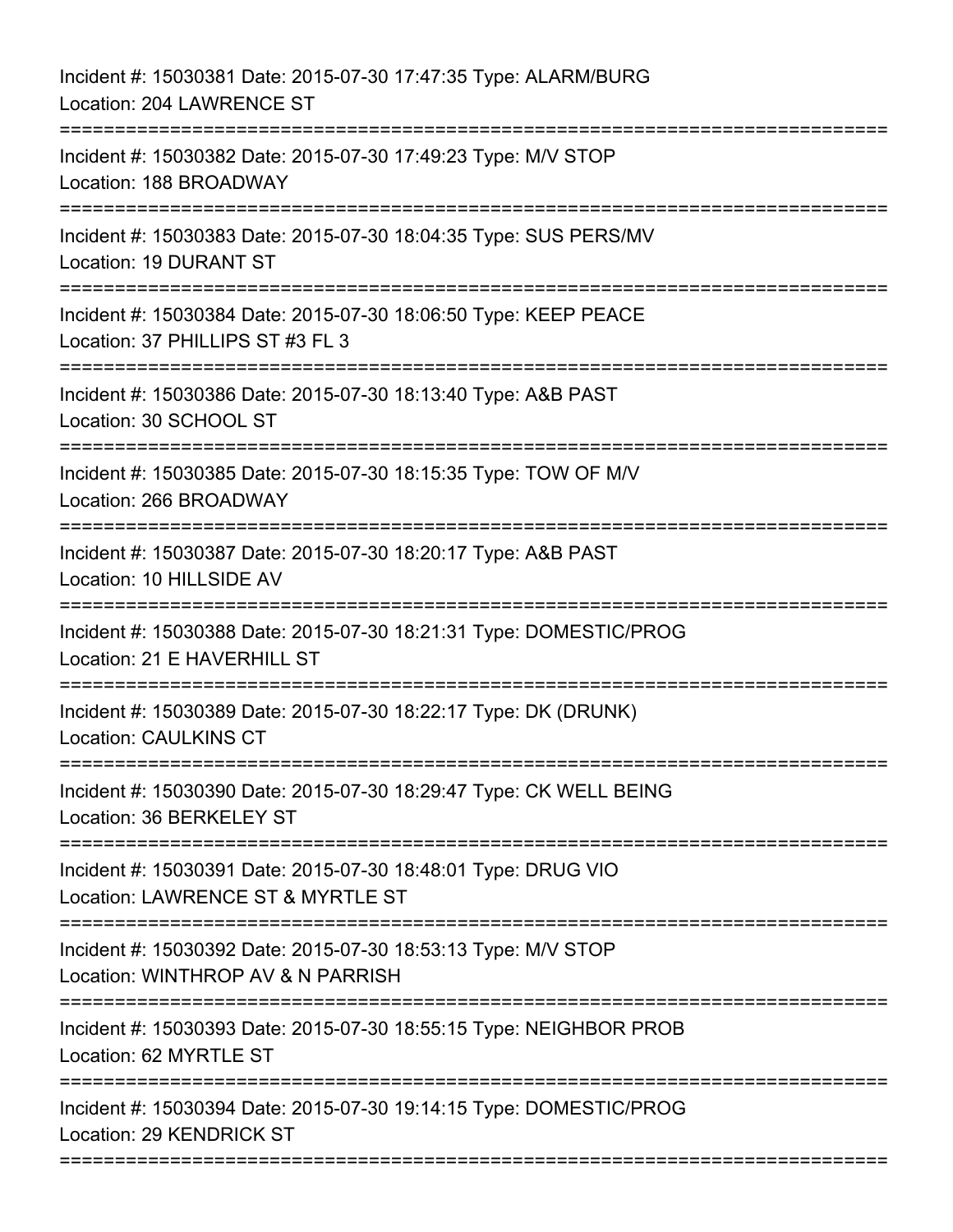| Incident #: 15030395 Date: 2015-07-30 19:18:47 Type: M/V STOP<br>Location: 1 EVERETT ST                               |
|-----------------------------------------------------------------------------------------------------------------------|
| Incident #: 15030396 Date: 2015-07-30 19:26:46 Type: SUS PERS/MV<br>Location: 360 BROADWAY                            |
| Incident #: 15030397 Date: 2015-07-30 19:27:37 Type: HIT & RUN M/V<br>Location: 221 PARK ST                           |
| Incident #: 15030398 Date: 2015-07-30 19:29:45 Type: AUTO ACC/PI<br>Location: ABBOTT ST & BLANCHARD ST                |
| Incident #: 15030399 Date: 2015-07-30 19:40:17 Type: ALARM/BURG<br>Location: 22 SCHOOL ST<br>======================== |
| Incident #: 15030400 Date: 2015-07-30 19:46:25 Type: 911 HANG UP<br>Location: 232 HAMPSHIRE ST                        |
| Incident #: 15030401 Date: 2015-07-30 19:51:35 Type: MV/BLOCKING<br>Location: 63 BUTLER ST                            |
| Incident #: 15030402 Date: 2015-07-30 19:53:38 Type: MAL DAMAGE<br>Location: 32 OREGON AV                             |
| Incident #: 15030403 Date: 2015-07-30 19:54:52 Type: M/V STOP<br>Location: BRUCE ST & PARK ST                         |
| Incident #: 15030404 Date: 2015-07-30 19:55:38 Type: MAL DAMAGE<br>Location: 80 BUNKERHILL ST                         |
| Incident #: 15030405 Date: 2015-07-30 20:10:49 Type: KEEP PEACE<br>Location: 1 BEACONSFIELD ST                        |
| Incident #: 15030406 Date: 2015-07-30 20:12:36 Type: M/V STOP<br>Location: 300 HAVERHILL ST                           |
| Incident #: 15030407 Date: 2015-07-30 20:37:26 Type: E911 HANGUP<br>Location: CENTRE ST & WILLOW ST                   |
| Incident #: 15030408 Date: 2015-07-30 20:44:39 Type: SUS PERS/MV<br><b>Location: NIGHTINGALE CT</b>                   |
|                                                                                                                       |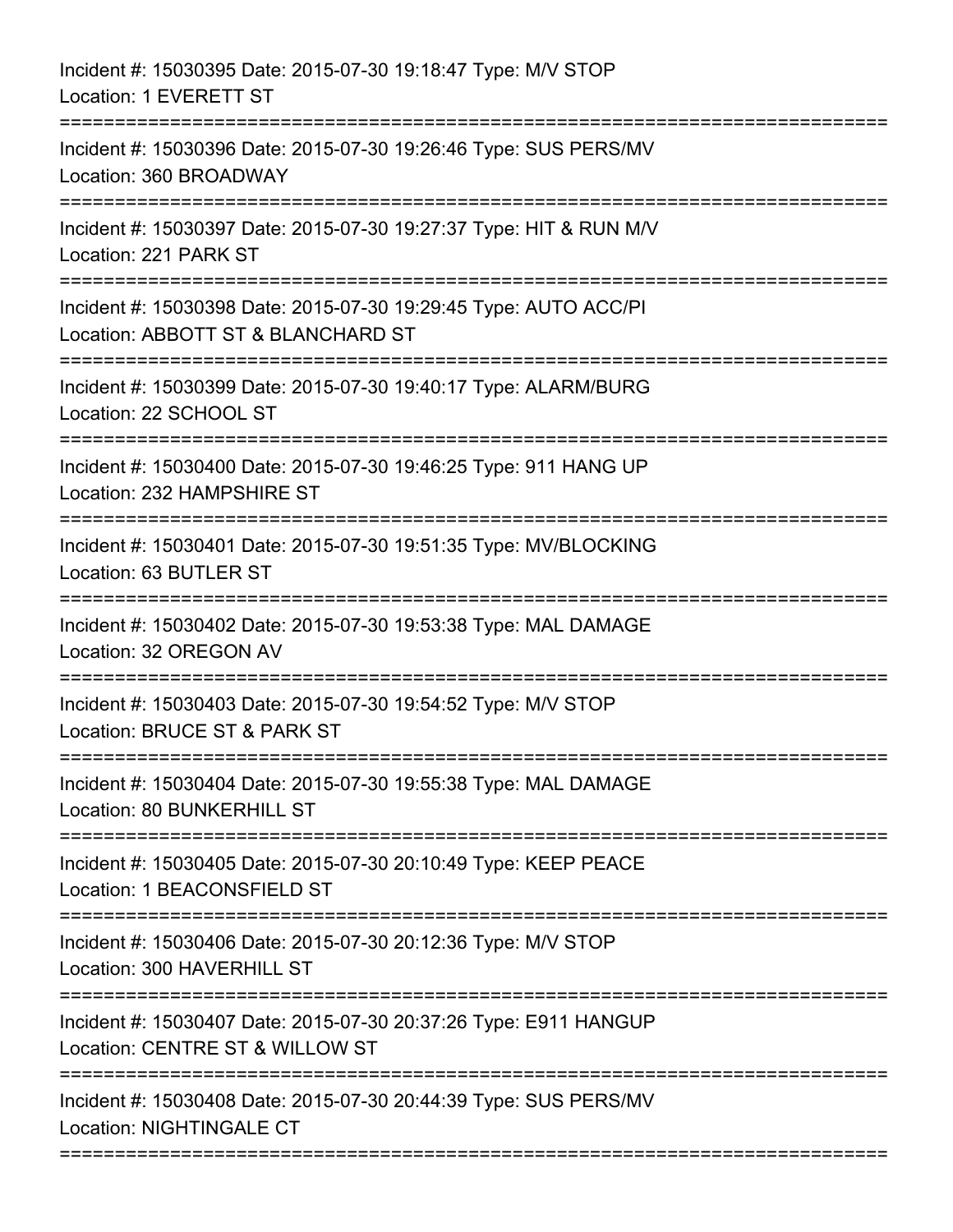Location: 10 KEMPTON CT

| Incident #: 15030410 Date: 2015-07-30 21:46:38 Type: NOISE ORD<br>Location: 65 BUTLER ST                                                                        |
|-----------------------------------------------------------------------------------------------------------------------------------------------------------------|
| Incident #: 15030411 Date: 2015-07-30 22:10:07 Type: DISTURBANCE<br>Location: 390 AMES ST<br>:=================================<br>:=========================== |
| Incident #: 15030412 Date: 2015-07-30 22:27:32 Type: THREATS<br>Location: 60 HILLSIDE AV FL 2                                                                   |
| Incident #: 15030413 Date: 2015-07-30 22:32:22 Type: 911 HANG UP<br>Location: 43 BUTLER ST                                                                      |
| Incident #: 15030414 Date: 2015-07-30 22:41:41 Type: DOMESTIC/PROG<br>Location: 48 SARATOGA ST                                                                  |
| Incident #: 15030415 Date: 2015-07-30 22:47:59 Type: STOL/MV/PAS<br>Location: 312 WATER ST                                                                      |
| Incident #: 15030416 Date: 2015-07-30 22:51:15 Type: SUS PERS/MV<br>Location: MARKET ST & S UNION ST                                                            |
| Incident #: 15030418 Date: 2015-07-30 22:53:50 Type: SUS PERS/MV<br>Location: HILLSIDE AV                                                                       |
| Incident #: 15030417 Date: 2015-07-30 22:55:10 Type: ROBBERY ARMED<br>Location: AUBURN ST & HAMPSHIRE ST                                                        |
| Incident #: 15030419 Date: 2015-07-30 23:23:59 Type: B&E/MV/PROG<br><b>Location: LINDEN ST</b>                                                                  |
| Incident #: 15030420 Date: 2015-07-30 23:32:41 Type: TOW/REPOSSED<br>Location: 46 FARNHAM ST                                                                    |
| Incident #: 15030421 Date: 2015-07-30 23:41:05 Type: B&E/MV/PAST<br>Location: 40 BORDER ST                                                                      |
| Incident #: 15030422 Date: 2015-07-30 23:44:57 Type: DOMESTIC/PROG<br>Location: BENNINGTON ST & LAWRENCE ST                                                     |
|                                                                                                                                                                 |